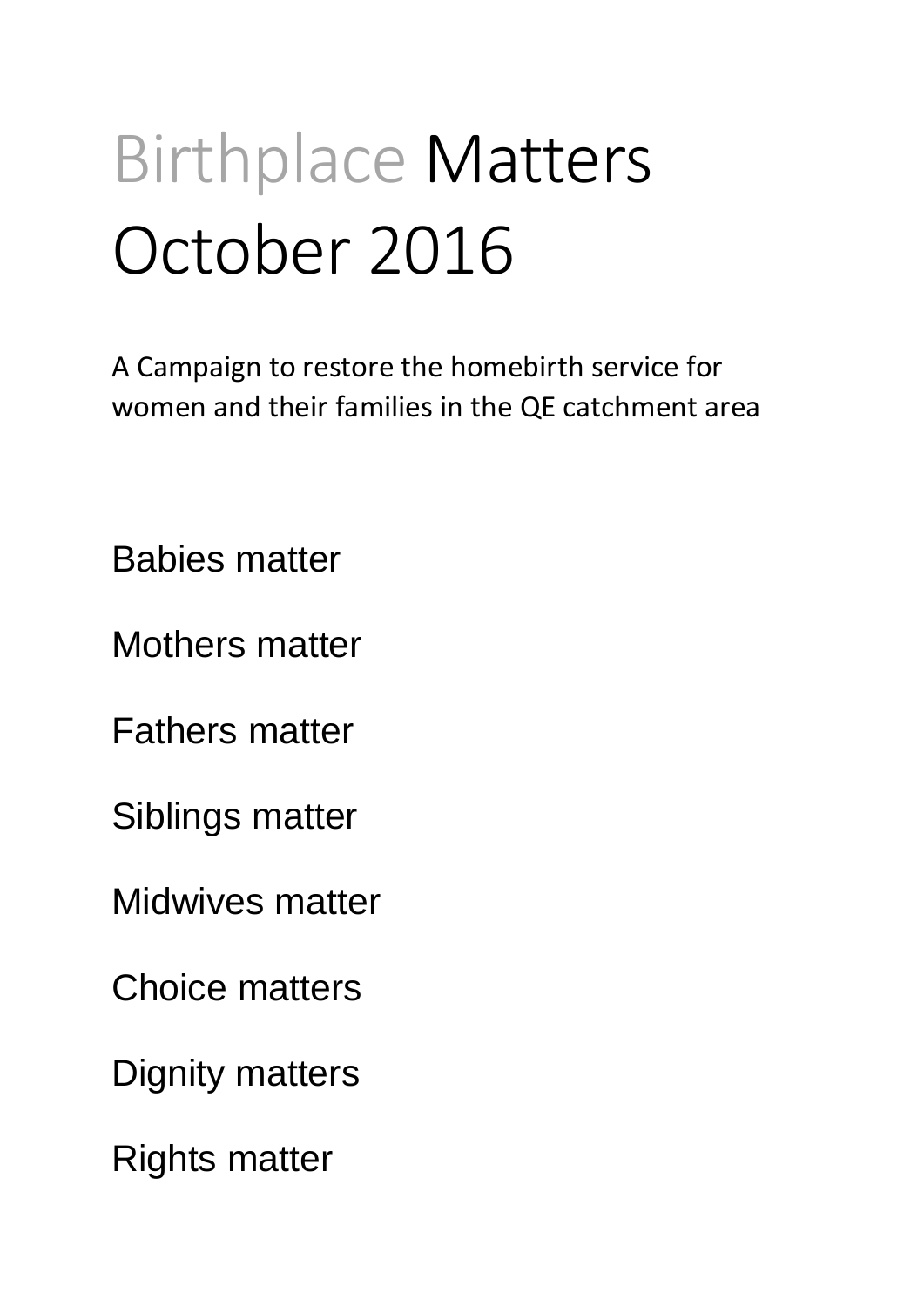# *Introduction*

*Anniversaries are often reasons to celebrate and be joyful. Not so the 3rd anniversary of QE's homebirth service withdrawal. The promise of its return has been dangled like a carrot that is always just out of reach. In my role as a member at QE hospital in King's Lynn's MSLC (Maternity Services Liaison Committee) I have sat and listened as deadlines have come and gone again and again… even ombudsman recommendations and NICE guidelines have not spurred the QE into rectifying things.*

*The defence for this is always "but look at our lovely Midwife Led Unit". The MLU is a huge achievement and in many ways it is a beautiful suite. Compared with the ward, one might look at it and wonder why a woman would still prefer to give birth at home. I have heard the word "homefrom-home" so many times I have lost count.*

*But here's the thing: The MLU is not home-from-home. It is nothing like my home. It's probably nothing like most people's homes to be honest. And as such it still feels like an alien environment. And let's be very clear here. This is not about décor. It honestly runs much deeper than that.*

*My home is not set slap bang in the middle of a hospital. My home is my space. I don't need to travel to it in labour, I can just focus on accommodating the intensity of my surges, and not on getting dressed and packed, going in a car, walking outside, dealing with a carpark, walking across said carpark and down bright, bewildering, noisy corridors, full of people who are sick.* 

*In my home, I know only a few people will be there – including those dearest to me – my husband and children. Children are children, and need space to fidget and loll and play and do all the things children naturally do. The hospital may be fine for one sensible older child, but is not really appropriate for anything more than a couple of hours for a toddler or for several children.*

*I know the ways to comfort myself and relieve pain at home – curling up with my husband, running a bath for myself, choosing how to move – completely unhindered. I can pace the floors of my home without meeting many strangers, having to be buzzed in or out between rooms. I can pick at food in my fridge or chat on the phone without feeling self-conscious that others may be earwigging. I can make loud noises as I feel my surges getting stronger, without anyone staring at me.* 

*As I give birth in my own space, I can be completely myself without feeling uptight, moving freely, which helps me to push my baby out more easily, reducing my need for intervention or "assistance". Afterwards I can sit and be naked and breastfeed and not have to keep covering myself up because someone is staring at my vagina or making conversation that is inappropriate to what feels to my family to be a sacred event.*

*I do feel there is a change in the air. Something is shifting. A genuine willingness to look forwards and see a brighter future for Norfolk and Cambridgeshire mums with homebirth on the agenda. New leadership at QE will invigorate and help to highlight who stands for progress and who is stuck in the past. Are we about to herald a new era where ALL women's birthing needs are met? Will it be a sustainable model in which we can rebuild, one homebirth at a time, the trust and skills and knowledge around homebirth both in midwives and mothers that are so needed? Will we learn lessons from the past as we move forwards? We can only hope!*

*Paula Cleary, October 2016*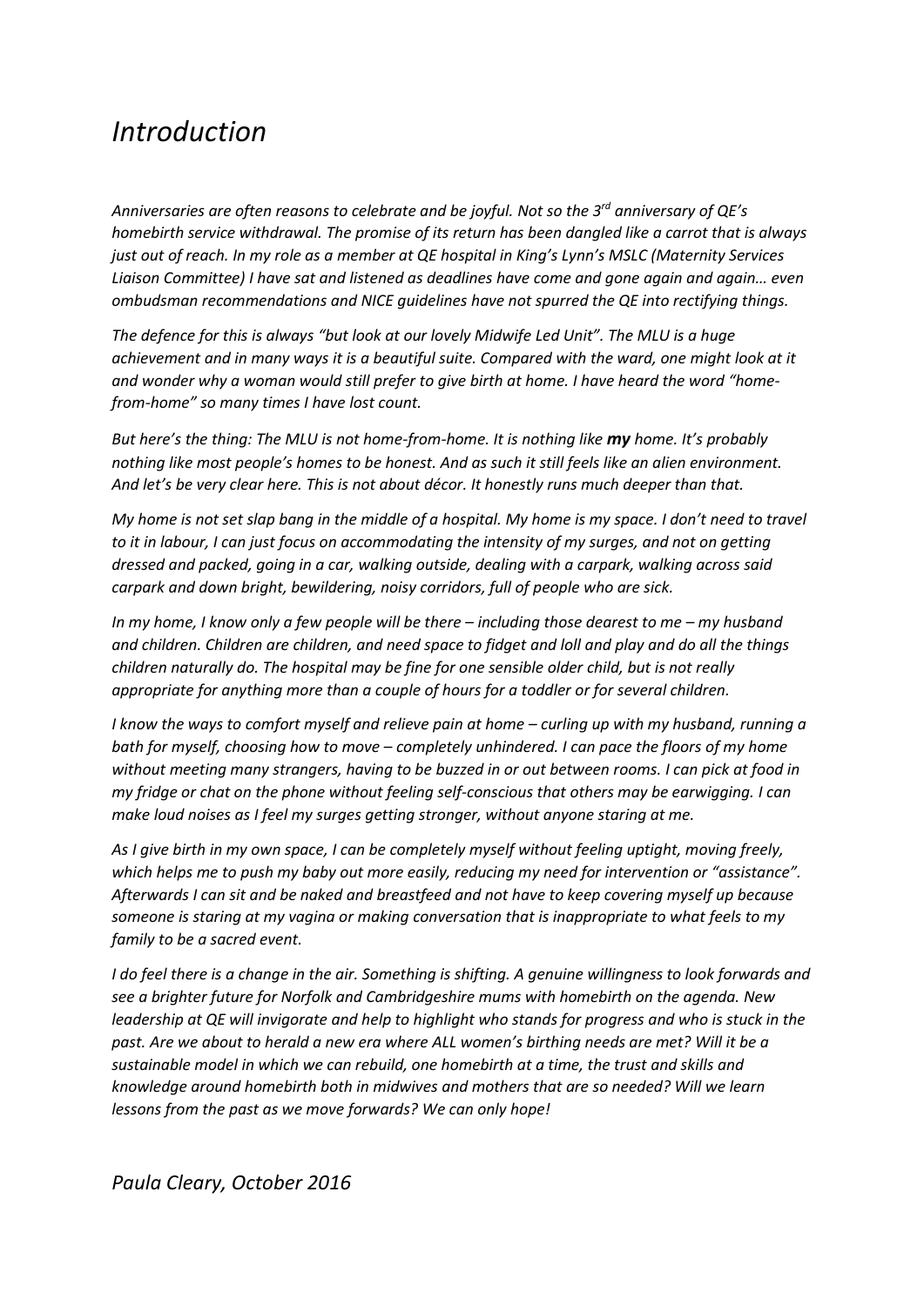The following comments were compiled by me, Paula Cleary, at the beginning of October 2016 and presented to the board of governors at QE at their quarterly meeting. I attended with a group of concerned mothers, doulas and midwives and addressed the governors on their behalf. Copies of this document were left for all to read.

# *Jess Anslow*

"We can't afford another independent midwife and will never have a hospital birth again so until they reopen the service we cannot have any more children. We'd desperately love to have more but will *never* repeat our hospital birth experience. Our independent midwife has left us in a lot of debt as we unexpectedly fell pregnant and didn't want to go through our previous birth experience again. Was the most wonderful amazing birth, at home in the middle of the night. We have no way of funding another birth without getting into even more debt so just can't risk it. It's heart-breaking. For us and many other women"

# *Kimberley Johnson*

"I gave birth in QE hospital 4.5yrs ago and it was the worst experience of my life, I am shocked home births are still being "blocked""

# *Beth Booth*

"I delayed having a second baby, waiting long enough (so I thought!) for the hospital to get its act together and employ enough midwives so that all women could birth safely.

I also delayed leaving my home to attend the QEH to have my second baby as with my first baby I was neglected both during labour and also whilst we stayed in for 5days afterwards.

I did not want to attend the hospital at all to birth my second after this experience with my first and certainly did not want to be there a second earlier than I needed to be but the delay caused my second daughter to be born much later than she should have been.

The night I gave birth to my first baby at QEH was very busy and I was THE ONLY woman not to be taken to theatre to give birth that night. Understaffed was an understatement. I narrowly avoided theatre myself by agreeing to an assisted delivery. If staff numbers had been at the correct level i would not have been forced to lay supine on the bed for hours whilst my baby was monitored by a machine.

This is not how babies should be entering this world. This is not how midwifery should ever be.

I was attended by some wonderful midwives but their skills are being totally over-ruled... 3 years of this is disgraceful. Get our midwifery back to normal".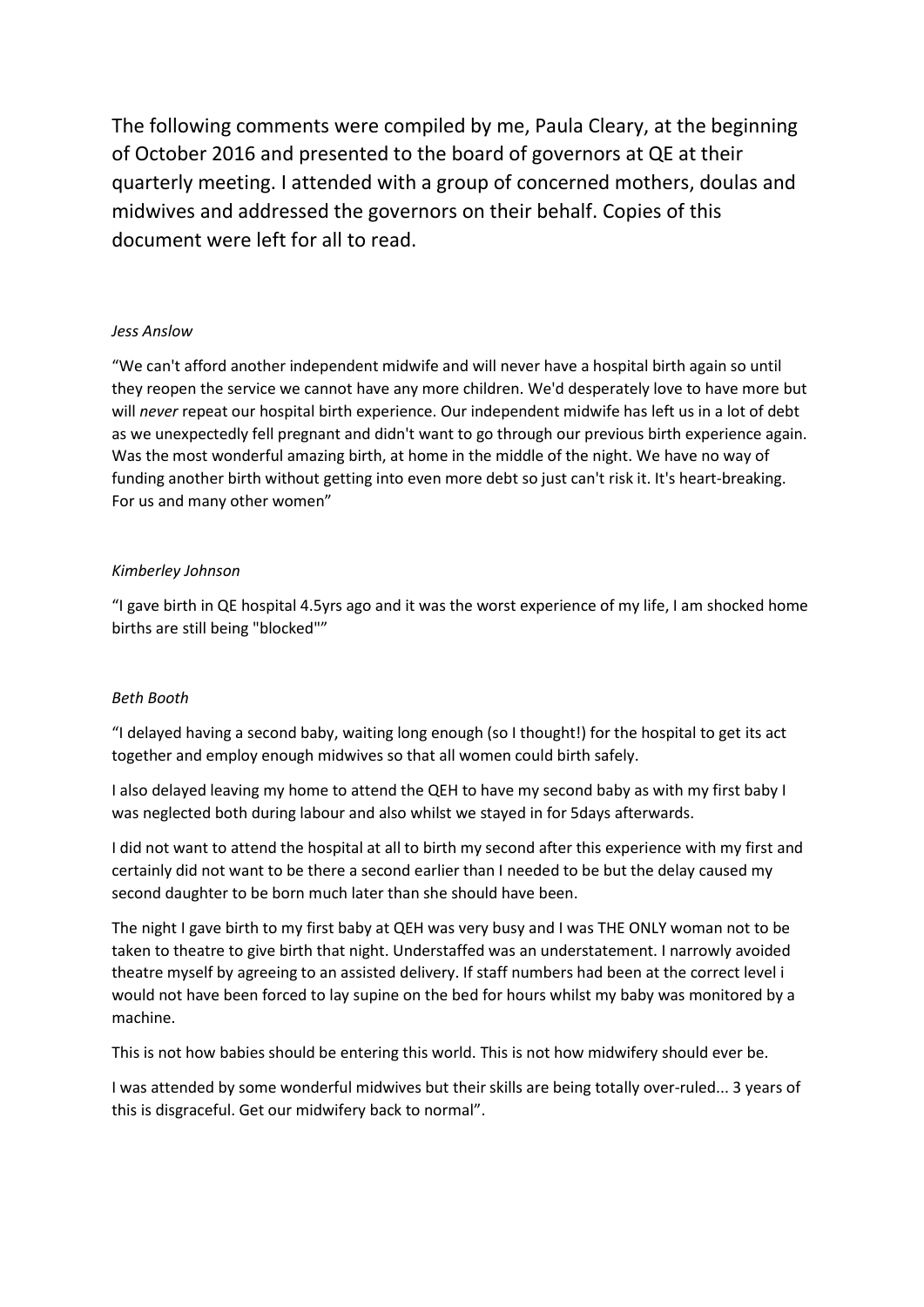# *Tracy Ripley*

"Surely this Trust is in breach of Human Rights Article 8 and 5 ..."

# *Rachel Culy*

"There is currently no choice for women in West Norfolk about where they give birth… hospital or go it alone! The Maternity led unit at the hospital is a step forward, but it is still a hospital at the end of the day. There are many well-known reasons as to why leaving the safety and comfort of your own home during labour can have an adverse effect on labour progressing, yet every woman in West Norfolk has to risk this in order to go to hospital as the choice of home birth has been taken away. It would not be acceptable to take the offer of a hospital birth away so why is it acceptable to take the home birth service away?"

# *Dominique Wall*

"I can't believe this has been going on for so long. For many women home birth is the safest option and the evidence supports that. My second was an unplanned home birth, before the service was cut. If I would have been forced to come into hospital she would have been born in freezing temperatures alongside the a10! Simply unacceptable and very dangerous. For any future babies I would not dream of going into hospital as despite it being unplanned it was the most amazing experience with a fantastic community midwife who had been doing home births for many years and had even looked after my mum at home!

Also from a professional level as a student midwife due to qualify next year, it *genuinely puts me off working at the QE as quite frankly it's appalling that they are not giving women choice*. Most midwives want to be able to provide this service. I personally know that taking it away has not only been harmful to the women but to the staff who thrived on providing that service, some of whom have done so for many years. I was deeply saddened to meet my wonderful home birth midwife and find she was now working in the unit because she had lost the vital parts of a role she loved out in the community. Please QE listen to the women and listen to the midwives. We want it back!"

### *Charlotte Katherine Hawkins*

"The hospitals are so far apart in Norfolk, and I had initially refused kings Lynn due to appalling treatment there for another illness.

I opted for Norwich, however the amount of poking prodding and intervention, not to add my 'white coat syndrome' lead to me becoming very tense. This in sort put me in a very dangerous place, not to mention my husband being sent away several times then called back, at a 60 mile round trip each time it wasn't safe for him to drive he was so tired.

### Bring back home births please or there will be a freebirthing mama over here next time!"

(Note: 'Freebirthing' is the term used for intentionally giving birth at home with no midwives)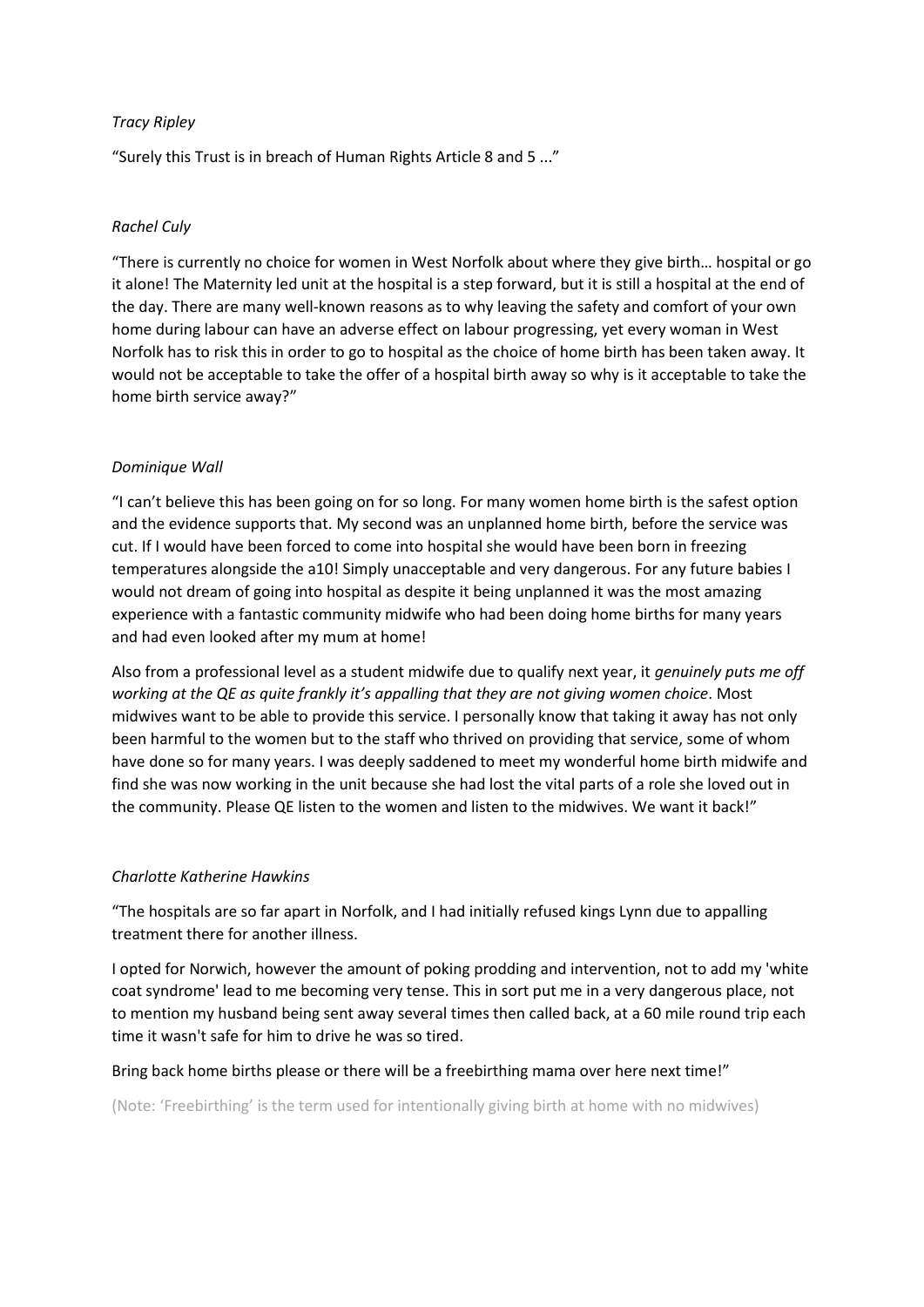# *Christine Marshall*

"I am unable to attend today's meeting at the QE hospital but feel I need to share this with you all.

28 months ago I gave birth to my second child, a child I had wanted and planned to have at home. 6 years before I gave birth to my first child, in hospital and adhering to all of the hospital guidelines and protocols that governed that birth. The only good outcome from that birth experience was that both I and my child survived. I unknowingly suffered some fairly heavy birth trauma, which I had to face during my second pregnancy. I had always just assumed that my postnatal feelings were 'normal'.

Being told that I was unable to have the homebirth I so desperately felt I wanted and needed with this second child was devastating. I entered into a new state of increased anxiety that I would be forced to experience another terrifying ordeal filled with interventions and subsequent surgical birth. I had to organize private counselling because I was so frightened of a repeat birth experience that not only was I not enjoying my pregnancy of this much longed for sibling but I began to wish I wasn't pregnant at all.

In the end the only way I could find peace within myself and my pregnancy was to employ a private midwife to assist me with a home birth. I'd done my research and knew that statistically my best chance of VBAC was in water, something only a home birth with my own pool could guarantee as an option. Once I took control and the fighting for my birth rights ceased I felt like I could breathe again. I was incredibly fortunate to have a sensitive independent midwife and that we had the funds to cover private care. But should it be like this?

Should women have to go through their pregnancy frightened and fighting for what they need to feel safe?

I'm still dealing with the trauma of my first birth and I'm not sure I believe it will ever be much different but having taken control of my second birth and gifting myself the home birth that this trust was denying me has undoubtedly put me in better psychological, intellectual and ergo physical health entering into this new stage of parenthood.

Taking choice away, takes control away from the mother. The results of which can have devastating effects on health and is something a whole family experiences"

# *Dr. Sophie Messager*

"I know the NHS finances are in a terrible state, but when the Birthplace study shows us that homebirths are significantly cheaper than hospital births, (and also that homebirth is very nearly as safe for healthy first time mothers at home than in hospital, and safer for second time mothers), that homebirth are less likely to result in costly interventions, when the NICE guidelines were changed last year to reflect this, surely there should be a concerted effort to INCREASE the homebirth service and to actively promote it rather than scrapping it?"

# *Nicole Lord, mother and doula*

"It's a travesty that in this day and age a woman is 'not allowed' to choose her place of birth. To force entire families to abandon their plans for a homebirth as part of a money saving exercise is purely mediEVIL! It's unfair.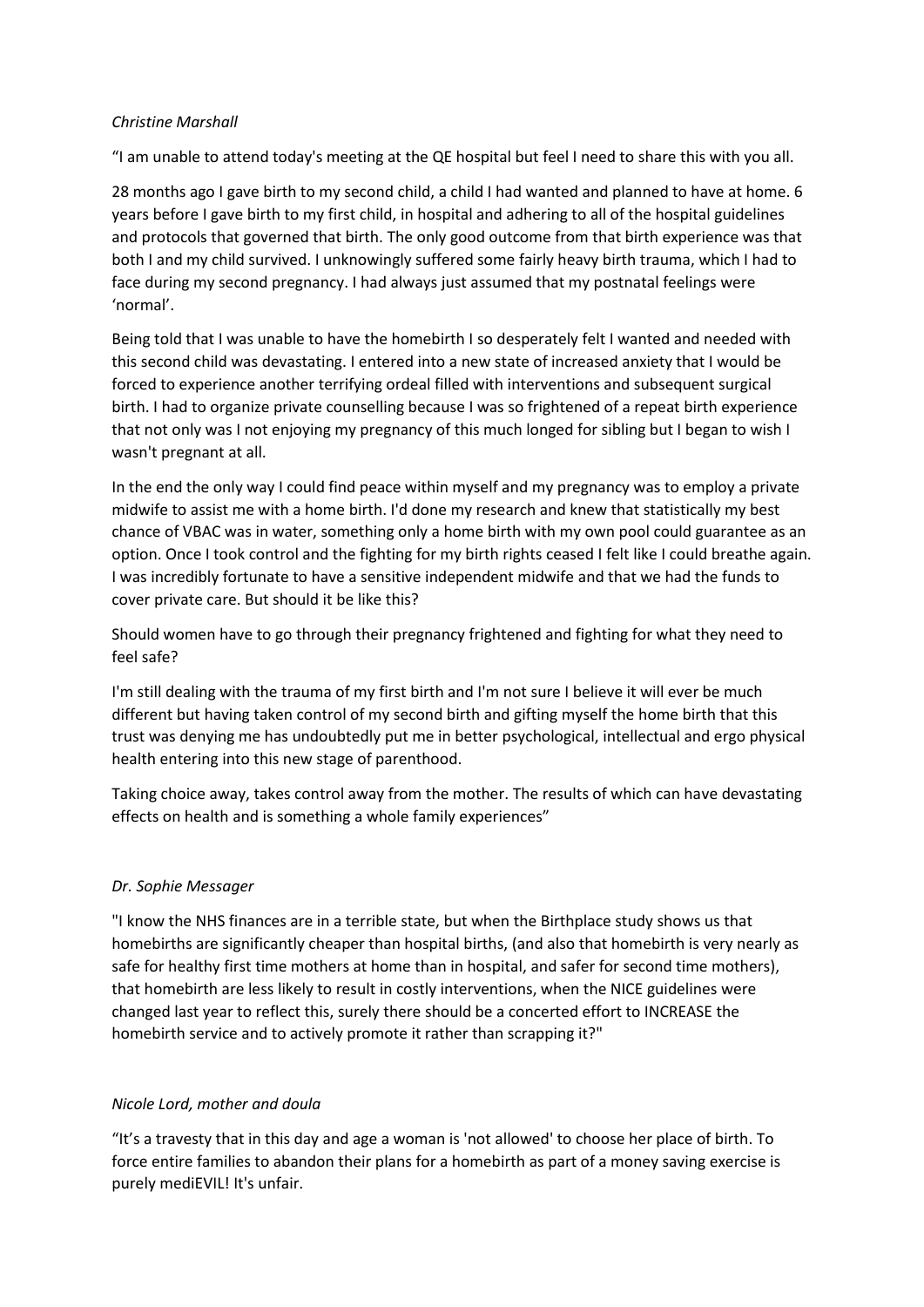Birth should be relaxed… if you feel safer at home you should be supported in that decision, it could and does, lead to fewer interventions and is less costly for the NHS."

# *Maddie McMahon, doula trainer, doula, author, breastfeeding counsellor*

"How can the QE justify not providing this service when other Trusts manage it. If they are under unusual financial or staffing pressures, instead of punishing the women, why aren't they lobbying the government and speaking out publicly about the scandalous under funding of our maternity services?"

# *Samantha Gadsden*

"It's an appalling situation when the evidence is clear and NICE Guidelines agree that home birth is as safe if not safer for low risk women."

# *Meg Huckstep*

"The continued lack of home birth service is tantamount to abuse to women at an incredibly vulnerable time. This was never intended to be a temporary issue, as many women have been toldover two years later this problem rumbles on with no solution or reinstated date in sight. No amount of insight or offered solutions seems to make the slightest bit of difference and instead of respecting patients and opinion, it seems they are forced to fight at a time when physiologically that is the worst thing for both mother and baby.

Moving a door within a hospital ward at huge expense does not and never will amount to a solution. It misses the point entirely.

I know women in the area who have delayed having more children because the cost of an IM is sadly prohibitive for most however fantastic their attention, care and service, due to the terror and lack of choice for birthing in this area. How this hasn't been a major priority to the CCG, CSU and QEH to get together until a solution is found baffles me and is a huge let down to the women and babies that these providers are meant to serve."

### *Briony Elizabeth Jayne Polz*

"I am entitled to give birth in a comfortable, quiet environment…

I have every right to feel empowered and to trust my own body with a midwife nearby if I need them.

My husband found me giving birth in hospital very traumatic and was astounded that he was sent on his way after 45 minutes of my son being born. He was so supportive to me, where was his support from our NHS hospital?!

Medical research has found that it is safer to give birth at home, why should I have that option denied to me and my baby!

As you can tell, this angers me greatly that I cannot put mine and my child's safety first because the hospital wants to do what's best for them."